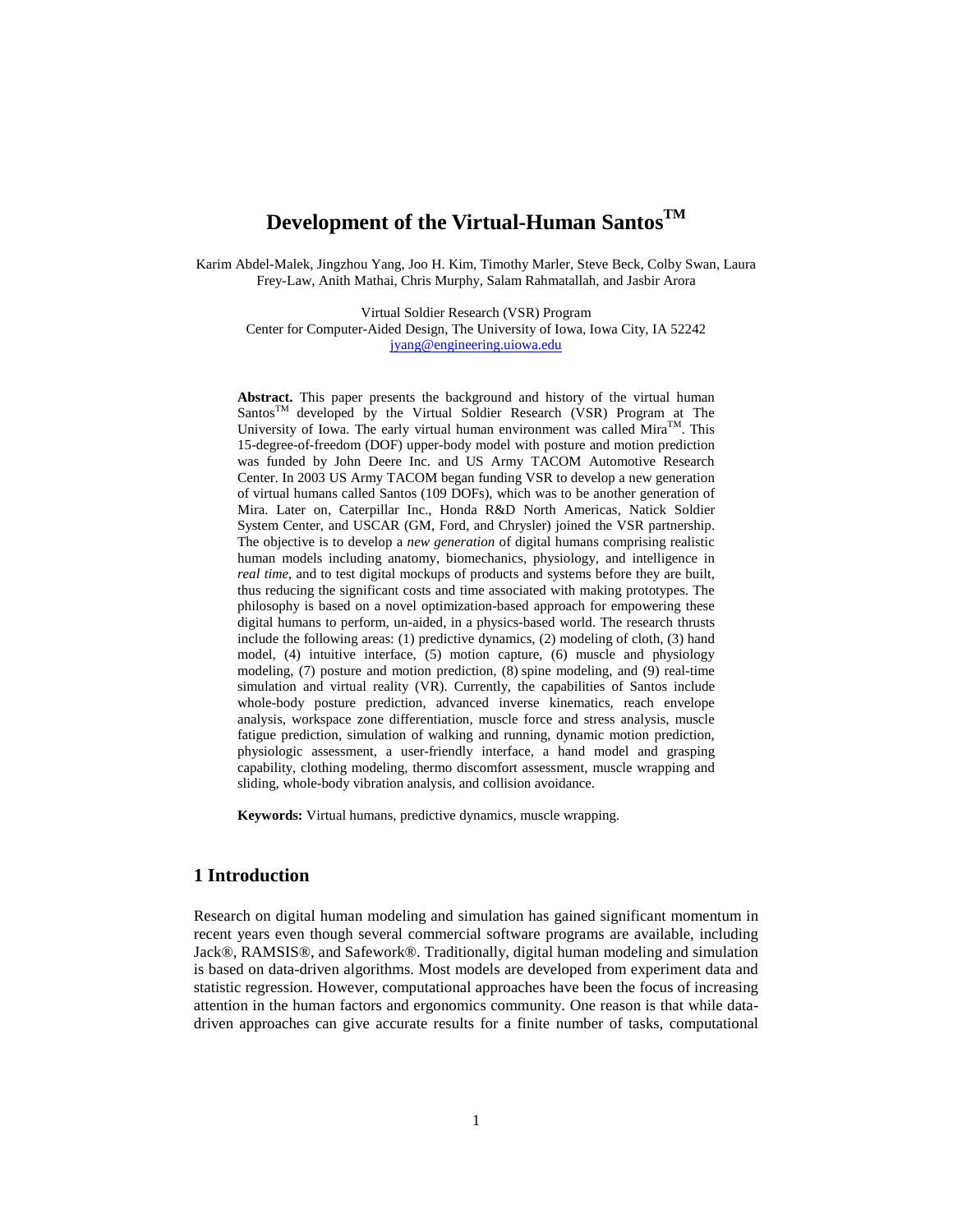approaches can give accurate results for an infinite number of tasks. For example, in posture prediction, we can perform an experiment to obtain data for a finite number of target points and, if the user would like to predict a target point that was not part of the experiment data, the data-driven algorithm would use interpolation to obtain the results. However, computation-based approaches embed the target point in their models.

In this paper, we review the history of the Digital Human Laboratory at The University of Iowa and its research activities. We also introduce the Mira environment from early research results and describe the Santos model and its capabilities.

### **2 History of Digital Human Lab**

The Robotics Lab was launched in 1994 by Dr. Karim Abdel-Malek, and the basic research activities were robotics-related topics such as robotic kinematic and dynamics study, robot control systems, and robotic mechanism design. In 2001 research efforts were extended to human-related studies; for example, studying workstation design for optimal seating position and orientation or studying the difference between how humans and robots move objects. The Digital Human Lab at The University of Iowa was created and included five graduate students and one professor. We had several Unix workstations and PC desktops. We also had Jack software, EON Reality, and a 4-wall virtual reality environment. We developed a digital human environment called Mira, which was financially supported by TACOM Automotive Research Center and John Deere Inc. Research topics included human kinematic model, workspace, posture and motion prediction, biomechanics analysis, placement of manipulators and digital humans for the design, and virtual reality environment. In 2003 the Digital Human Lab was extended to the Virtual Soldier Research (VSR) Program. The research team has 36 members, including faculty, staff, and students. The scope of the research is much more broad, including all topics related to digital human modeling and simulation. The original 4-wall VR system was replaced with a 6-wall Portal system.

### **3 Mira Environment**

The first generation of digital humans developed by the Digital Human Lab is called Mira, and the living environment for this digital human is EON Reality. Figs. 1 and 2 show snapshots of this digital human. This digital human has 15 degrees of freedom (DOFs) from the waist to the right hand, as shown in Fig. 3. It has the following capabilities: (1) posture prediction (Mi et al., 2002; Abdel-Malek et al., 2001), (2) motion prediction (Abdel-Malek et al., 2006), (3) reach envelope analysis (Abdel-Malek et al., 2004; Yang et al., 2005; Yang et al., 2006), (4) placement (Abdel-Malek et al., 2004), and (5) layout design (Abdel-Malek et al., 2005). This approach formulates the design process as an optimization problem. Fig. 4 is a snapshot of the cross section of the workspace for the restrained driver. Figs 5-8 show results for this model where the posture prediction results are compared with IKAN (Tolani et al., 2000).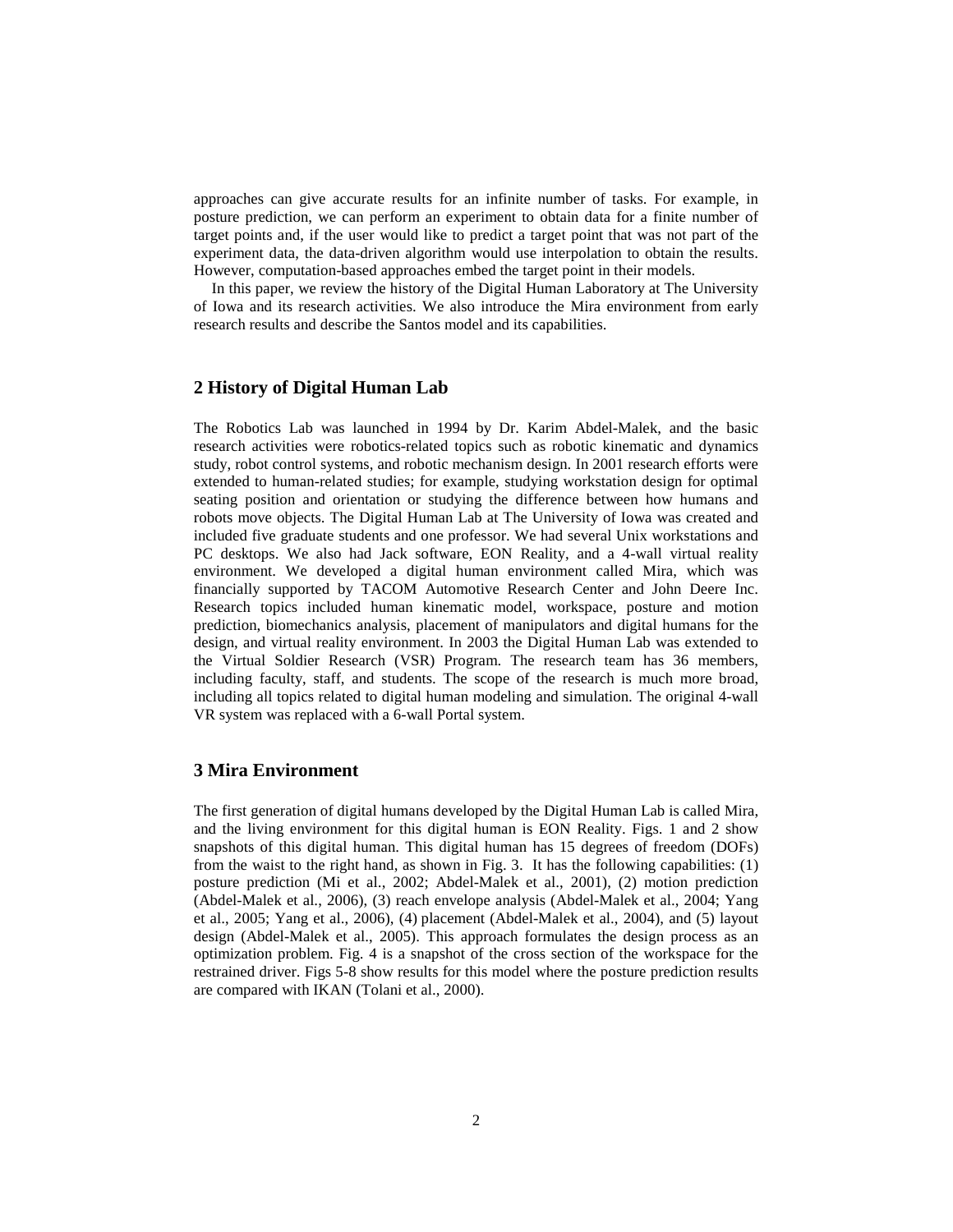

Fig. 1 Mira<sup>TM</sup> environment Fig. 2 Testing using Mira<sup>TM</sup>



Fig. 3 Model for torso and right upper extremity

# **4 Virtual Human Santos**

In 2003, the VSR team was formed and several large projects were initiated. Sponsors include US Army TACOM TARDEC, Natick Soldier Research Center, Caterpillar Inc., USCAR, Rockwell Collins, and HONDA R&D North Americas. There are fourteen thrust areas for the new digital human modeling and simulation research.

Santos is realistic digital human model that includes anatomy, biomechanics, physiology, and intelligence in real-time. It has 109 DOFs in the kinematic model, thousands of muscle lines in the musculoskeletal model, and a real-human appearance. The kinematic model is shown in Fig. 9, and the musculoskeletal model is shown in Fig. 10. The work to build muscle lines is ongoing, and it is an interactive real-time muscle wrapping model.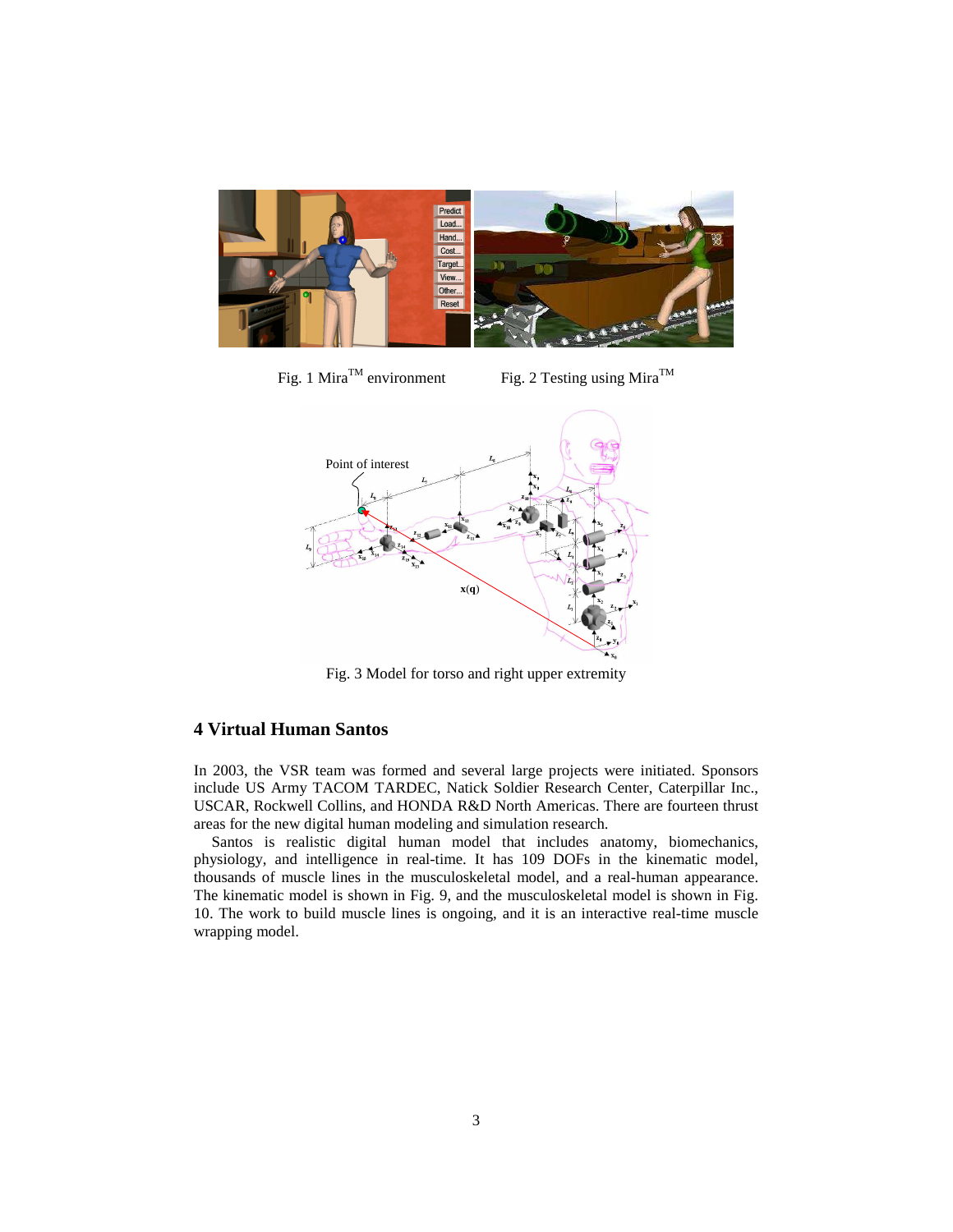

Fig. 4 Cross section of the workspace for the restrained driver



Fig. 5 Posture prediction example 1 (a) Mira result; (b) IKAN result



Fig. 6 Posture prediction example 2 (a) Mira result; (b) IKAN result

Major projects and capabilities are listed as follows:

#### *(1) Real-time VR*

A primary focus at VSR is virtual reality (VR), modeling the world on computers with superior realism. However, we continually strive to take VR one step further—to model the world in real time, thus providing instantaneous feedback during human simulations. This allows for additional realism as well as the opportunity for users to actually interact with the virtual world. A key component in our development of premiere virtual reality environments is a state-of-the-art facility, a six-wall, 3-dimensional virtual reality room called the Portal. The Portal is the only PC-based six-wall virtual reality environment in the world. The interior of the Portal is a large 3m x 3m x 3m room. It works with a high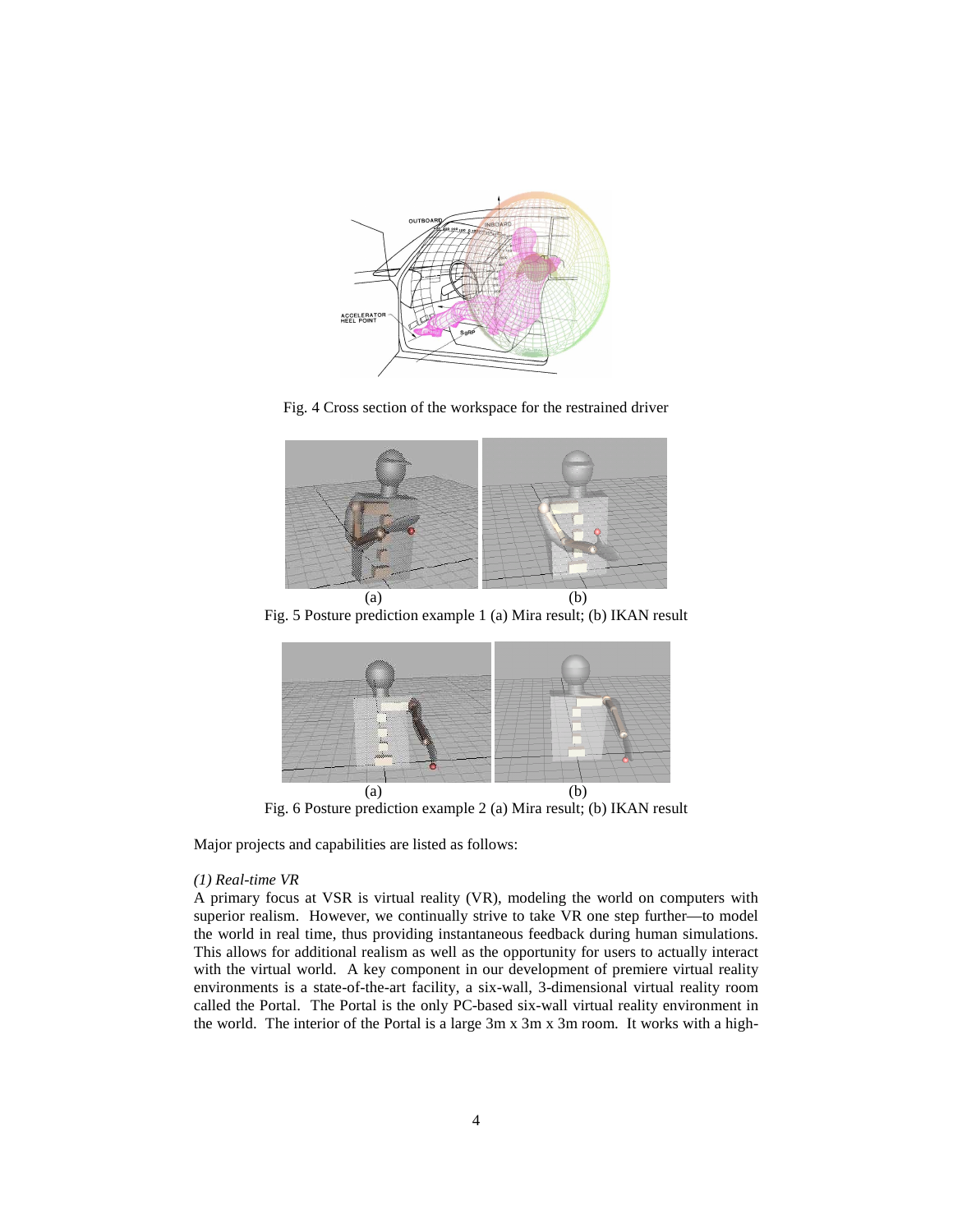speed native Super XGA DLP projection system with active stereo. Each of the six screens has a resolution of 1024 x 1024 (SuperXGA). The six-screen cube provides a viewing range of 360 degrees horizontally and 360 degrees vertically.



Fig. 7 Upper body motion prediction (a) Point-to-point; (b) Via-point



Fig. 8 Layout design



Fig. 9 Santos kinematic model Fig. 10 Musculoskeletal model

#### *(2) Optimization-Based Human Prediction*

A key element in our efforts to model humans is a novel optimization-based approach to posture and motion prediction. In fact, much of what we do uses optimization as a foundation. This foundation stems from a solid history of expertise in the field of optimization, not only at the Center for Computer Aided Design (CCAD), but also at The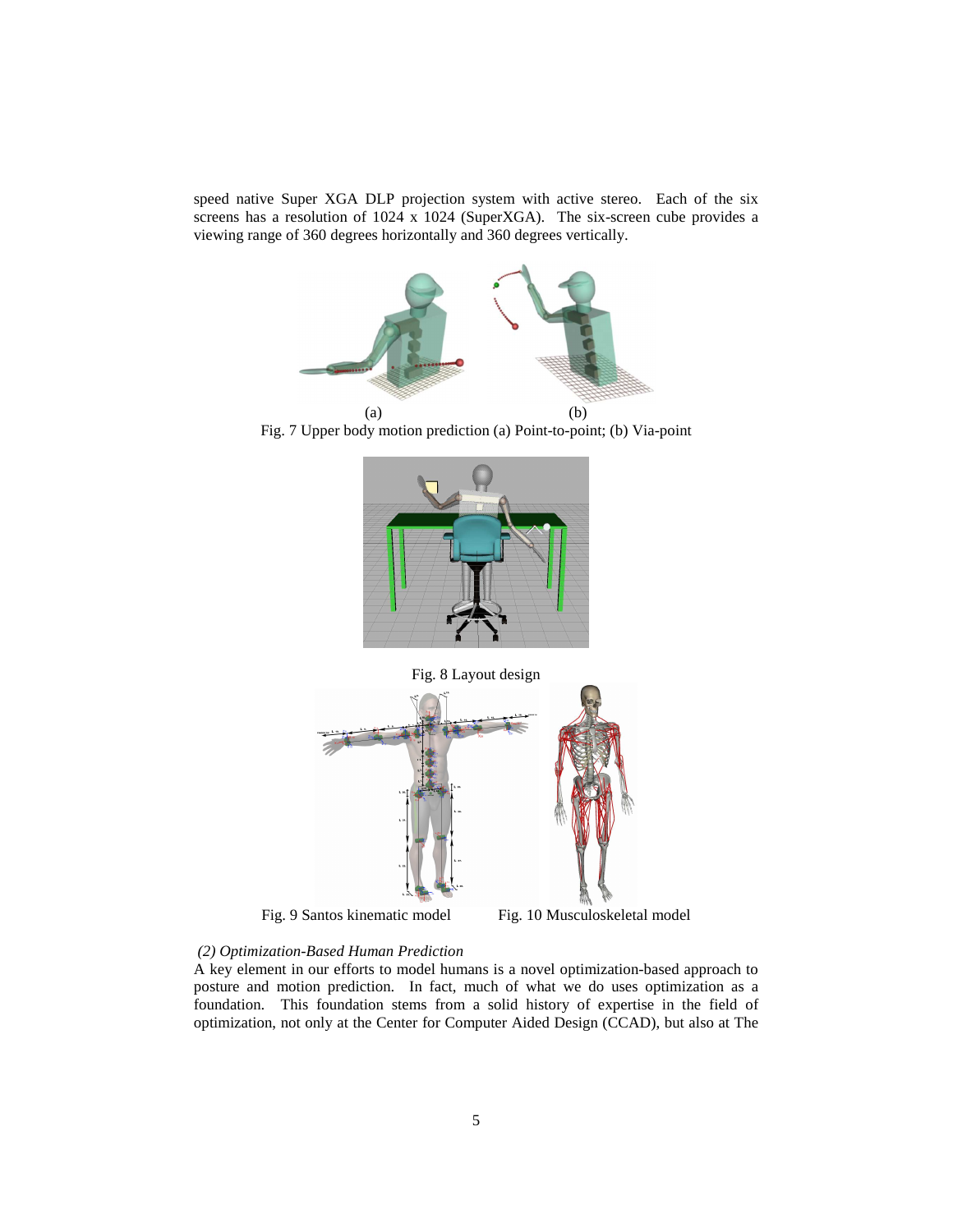University of Iowa in general. With this approach, joint angles essentially provide design variables, constrained by joint limits based on anthropometric data as well as other physical constraints. Human performance measures that represent physically significant quantities, such as energy or discomfort, provide the objective functions. We contend that human posture and motion is *task-based*, meaning it is governed by different performance measures, depending on which task is being completed. Using this approach affords the digital human a substantial amount of autonomy, enabling an avatar to react to infinite scenarios rather than having to draw on prerecorded motions. With the optimization approach, incorporating additional capabilities or features is usually a matter of simply introducing new constraints and/or objective functions. In addition, our optimizationbased approach allows us to operate in real time. Current digital human modeling methods and commercial codes do not have the capability to actually predict realistic motion in real time.

#### *(3) Rigorous Human Performance Measures*

Research concerning the human performance measures addresses fundamental questions about the prediction of human motion, resulting in realistic postures, path trajectories, and locomotion. The primary objective of this work is to mathematically model physically significant quantities. With metrics like energy, the process is relatively simple. However, with more subjective quantities, such as discomfort, the process involves determining which factors have been shown experimentally to contribute to discomfort and then how to represent each factor mathematically. Thus far, we have developed a comprehensive model for energy, discomfort, effort, maximum joint torque, two models for vision (and how the tendency to actually view objects affects posture), and joint displacement. In addition, we are working toward performance measures for muscle fatigue and time to exhaustion. The results of this research are the cornerstone of realtime optimization and real-time kinematics/dynamics models.

#### *(4) Multi-objective Optimization*

We recognize that in various situations, posture and/or motion may not be dictated by just one performance measure; it may be necessary to combine various measures. Consequently, we have developed substantial expertise in the field of multi-objective optimization and currently conduct research on how to effectively combine multiple performance measures. With multi-objective optimization problems, there is no single solution point. Rather, there is a set of infinitely many solutions, called the Pareto optimal set, with each point representing a different posture. We are able to depict this set of points and use its structure to glean insight as to how functions should be combined. We have studied more than 60 different methods and have developed new methods as well.

#### *(5) Kinematic Posture and Motion Prediction*

Although optimization is used extensively with VSR capabilities, the primary application is with human posture and motion prediction. Currently, we are accelerating toward having the most versatile, extensive, realistic, and computationally efficient posture prediction software package available. In addition to modeling the above-mentioned performance measures, we have developed a new method for dual-arm coordination (predicting posture to multiple kinematic chains that depend on common degrees of freedom, such as the spine). We can constrain any number of end-effectors to any point,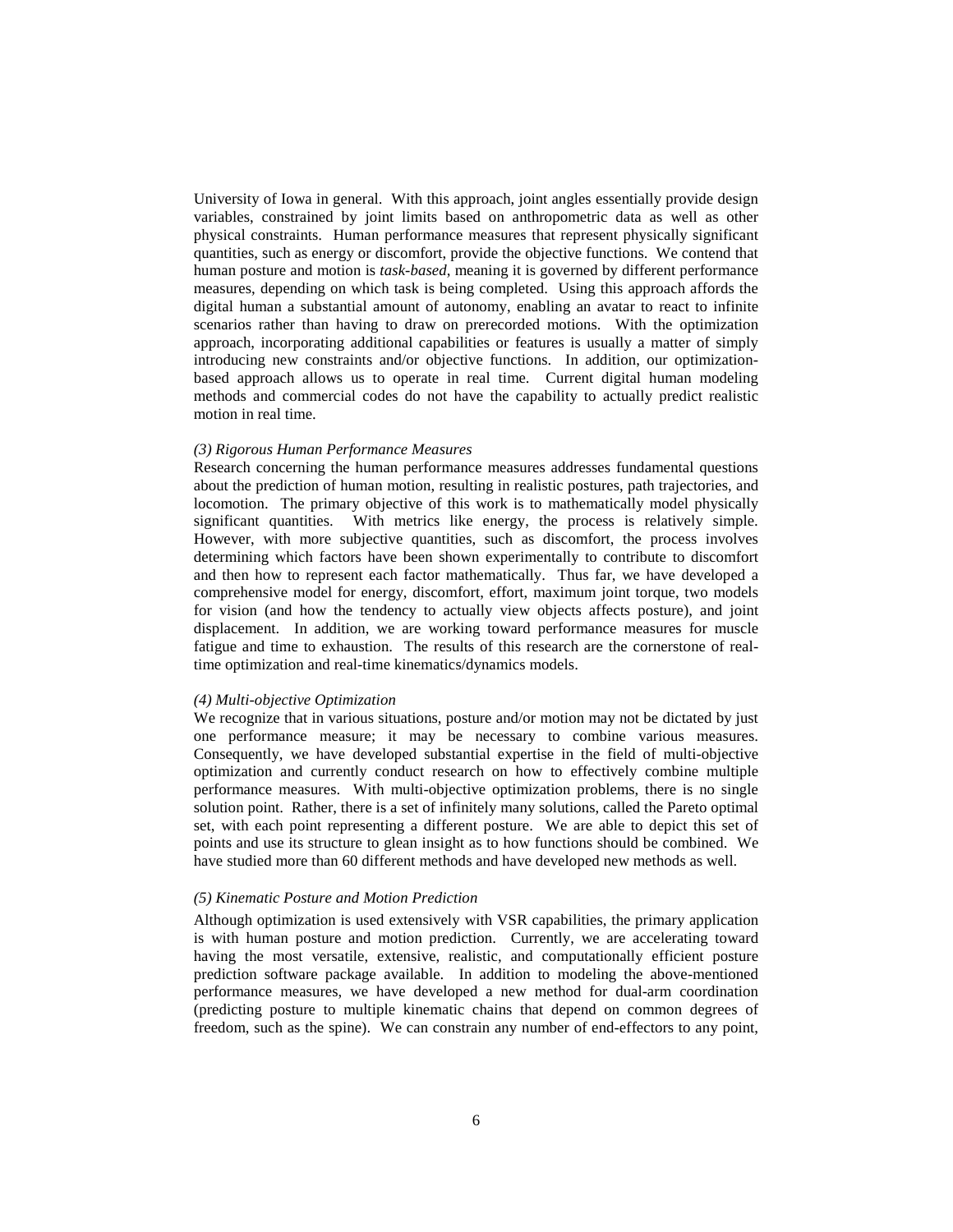line, or plane. We can stipulate the orientation of any local coordinate system. In addition, we incorporate self-avoidance; Santos is essentially aware of himself. All of the features can be applied to the whole body. Currently, we are conducting research on methods for incorporating whole-body movement (as opposed to limb movement with the hip fixed), as when Santos kneels down or leans his whole body forward. Our success with posture prediction is being extended to motion prediction, where optimization is used to predict time-histories of joint angles rather than just a single set of static angles. With notion prediction, time-histories are represented by B-splines, and the parameters for these splines provide the design variables for the optimization problem.

#### *(6) Zone Differentiation*

As part of the work with posture prediction, we have developed a novel approach to depicting and analyzing reach envelopes, which not only indicates which points in space are accessible, but also provides contours of values for the various performance measures. Depicting a reach envelope (or workspace) essentially provides a tool for product design. However, the workspace indicates whether or not a point is reachable, but does not necessarily indicate which points are most desirable (most comfortable, require the least effort, etc.). Thus, we have developed an optimization-based approach for workspace zone differentiation. In addition, we are conducting research on voxel processing methods for effectively visualizing 3-dimensional clouds of data, such as those that are provided with our zone differentiation capabilities.

#### *(7) Real-Time Dynamics*

This research effort focuses on adding significant capabilities to the motion subtended by digital humans. To date, there is no single digital human modeling program that enables its avatars to act and react to dynamic forces. Tasks such as pulling a lever, feeling the weight of an object, pushing a load, or simply throwing an object of known mass and inertia are not possible. Fundamentally, the optimization formulation for kinematic motion prediction can be augmented by including the equations of motion as constraints. In this way, we avoid cumbersome and time-consuming integration. This optimizationbased approach avoids having to use typical forward dynamics or recursive dynamics to solve equations of motion, can easily accommodate highly complex human models, incorporates externally applied loads, and can potentially function in real time. Dynamic motion prediction becomes especially complex for activities that involve gait and balance, such as walking and running. Again, we take advantage of optimization, in conjunction with the Zero Moment Point (ZMP) approach.

#### *(8) Modeling Physiology*

In addition to predicting human motion, we are able to model physiological indices, such as heart rate, breathing rate, oxygen consumption, energy consumption, body temperature, and physiological strain index. Oxygen consumption is a common measure of energy expenditure during sustained tasks in humans. Aerobic mechanisms for the regeneration of the required chemical sources of energy can be maintained for extended periods of time at submaximal levels of exercise. If the limit of aerobic energy metabolism is reached, anaerobic metabolism is required. While this metabolic process is efficient, most individuals cannot maintain it for more than several minutes. Further, time-to-exhaustion is inversely proportional to oxygen uptake. Therefore, the estimation of oxygen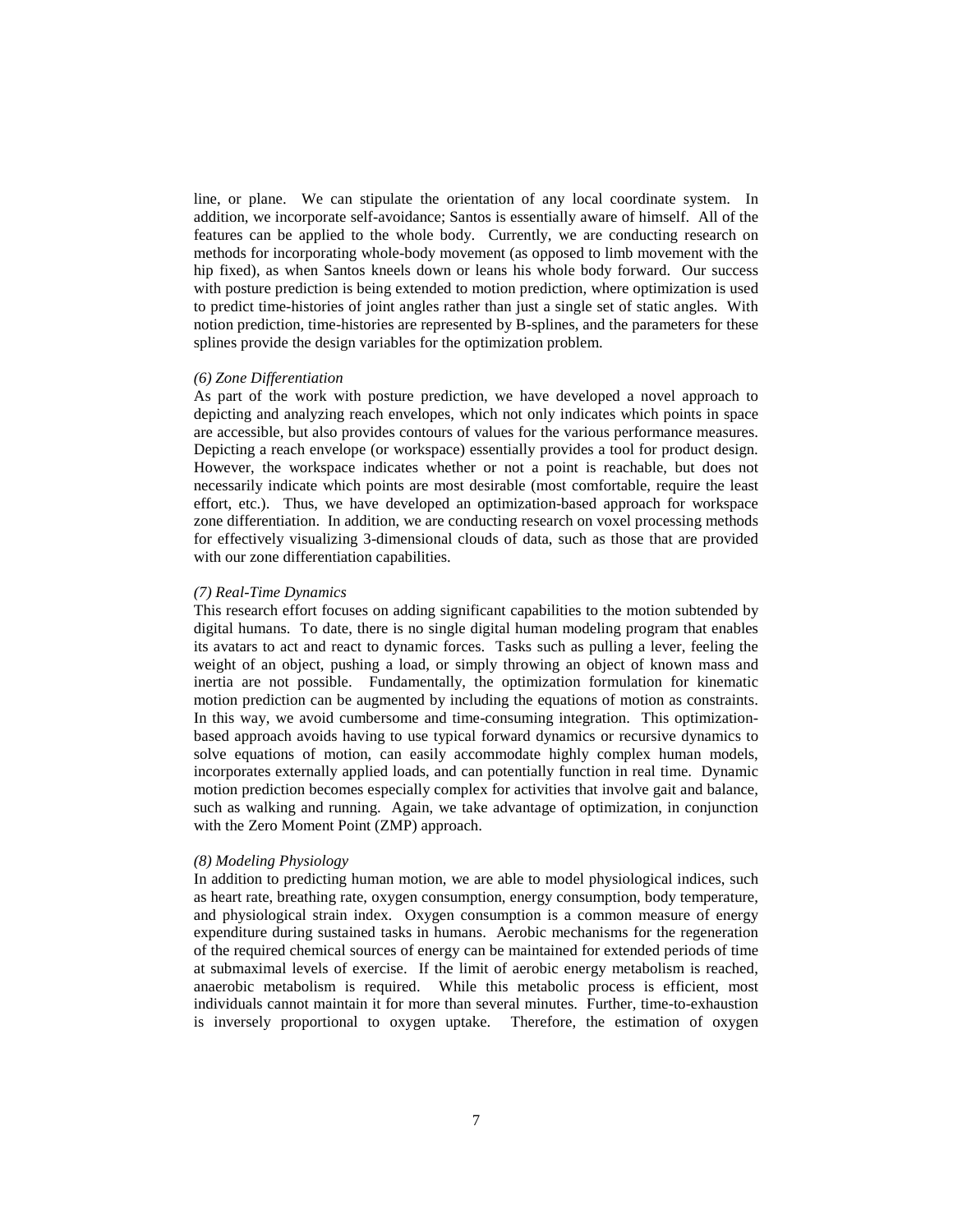consumption provides a method to estimate how long an activity could be maintained and how well it would be tolerated for a variety of task scenarios.

#### *(9) Task-Segmentation*

In order to model complex multi-faceted tasks, we are developing a new methodology that involves segmenting motion into smaller subtasks that are simulated using the abovementioned techniques and then stitched together. The general process is described as follows. First, using motion capture data of a soldier conducting a specific task(s), the motion will be segmented into a series of subtasks. For each subtask, the initial and final configurations for the digital human (a virtual soldier) will be determined and modeled with various constraints. Which constraints are used depends on the nature of the subtask. The digital human is then used to predict the motion between the initial and final configurations within each subtask while providing feedback for various indices. The protocol will be repeated for each subtask so that a user of the final environment will be able to request that the virtual soldier conduct a task under varying conditions of loading and mobility (e.g., different armor configurations and different external loading conditions).

As an example, consider the task outlined in Section 2. Motion capture will provide an understanding of the kinematics performed by a typical soldier for executing this task. The second step will be to segment the task into smaller subtasks as follows: (i) Run for 30 meters from point A to point B, (ii) Change postures from running to a diving position (B to C), (iii) Assume prone position (from diving at C to prone at D). For each of these subtasks, the initial and final conditions are modeled with constraints in the optimization formulation, and which constraints are most appropriate depends on the subtask being modeled.



#### *(10) Mathematical Modeling of Clothing*

In many circumstances, clothing can and does impact human performance while also providing protection from exposure to a wide spectrum of external hazards. Our research objective is to describe clothing with computational models and to then exercise these models to realistically predict how different types of clothing (of varying fabrics, cut, and fit) impact human performance when engaging in physical tasks such as running, climbing, and walking. With a knowledge of how clothing impacts human performance, the clothing can be redesigned to improve performance. This research combines many long-standing issues in solid mechanics, such as the following: (i) Modeling flexible systems (clothing) as shells and membranes at arbitrarily large deformations, (ii) Contact modeling between clothing and the human, and self-contact between portions of the same garment, (iii) Developing suitable constitutive models that account for the fibers comprising the fabric, and their evolving woven or knitted structure in the garment.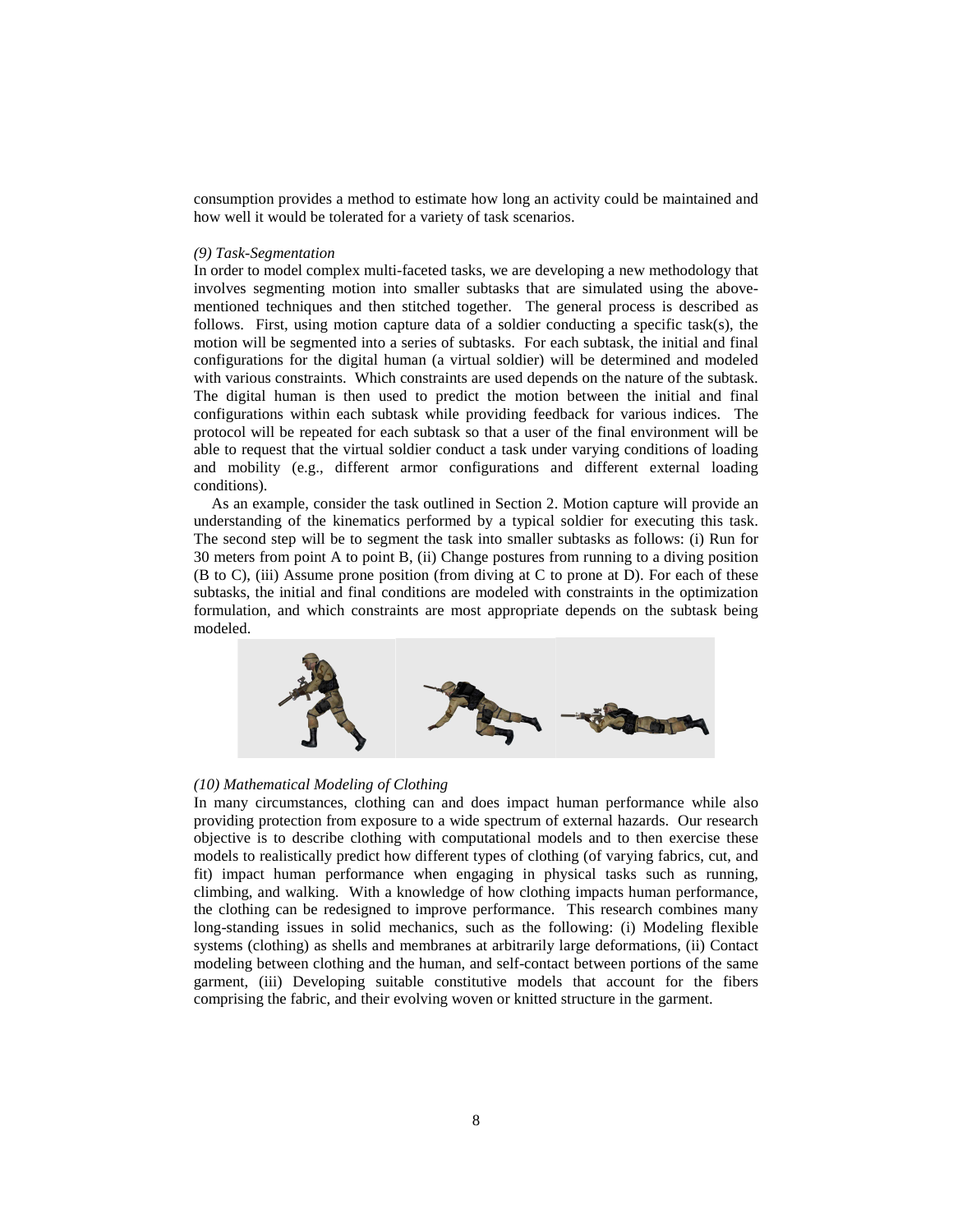#### *(11) Hand Modeling*

This research addresses the complex biomechanics of the human hand and wrist. The long-term objective of this effort is to develop a three-dimensional model of the human hand and wrist for the purpose of kinematic and dynamic modeling, with the ability to predict grasps autonomously for any type of object. The research will couple digital image segmentation routines, realistic motions, and advanced modeling techniques to determine the joint torques, reaction forces, etc. The ability to incorporate realistic forces and force distributions via a force-feedback system holds the potential to immerse the subject in the virtual task, thereby improving the overall perception of task performance and the overall level of fidelity. A 25-DOF hand model with which users can interact has been developed. Artificial intelligence (AI) is used as Santos's brain to guide him to grasp objects or interact with his environment autonomously.

#### *(12) Skeletal Muscle Modeling and Simulation*

Skeletal muscles are important components of a virtual human. It is muscle contraction that causes the movement of the bones and consequently the motion of the body. The stress level in the muscle directly relates to a human's feeling of comfort. The objective of this research is to develop a computational framework that allows for the consideration of skeletal muscle in human modeling. While most commercial digital human environments do not have skeletal muscle modeling capabilities, we believe that this study will be crucial to the development of new capabilities for analysis and simulation.

In order to incorporate the limitations of muscles on the complete body, we have devised a relatively simple but computationally efficient muscle-modeling approach based on readily available data for torque-velocity relationships at various joints. In this way, we simplify the modeling problem by working in the joint space rather than the more complex muscle space.

Muscles are capable of generating more force at lower shortening velocities, and minimal force production at high shortening velocities. A similar trend applies to the relationship between torque and velocity. Validating simulations in joint space is easier than validating the performance of individual muscles, since the determination of joint torque velocity data can be obtained in vivo, whereas force velocity data for individual muscles is not feasible in humans. During the dynamic motion predictions for each subtask, the required joint torques needed to accomplish the predicted tasks are calculated. By plotting the first derivative of the joint angle versus time predictions (angular velocity versus time) against the joint torque versus time predictions we can determine the predicted joint torque versus angular velocity profiles for each subtask. These predicted curves are compared to the standard values for specific joint torque-velocity (T-V) profiles, readily available in the literature, in order to estimate the perceived level of difficulty of a subtask.

### **5 Summary**

This paper reviews the research activities at VSR and the history of Santos, a physicalbased digital human environment. Kinematics and dynamics are married with optimization techniques and are the core of this digital human. This is groundbreaking work in the human factors and ergonomics community because traditionally everything